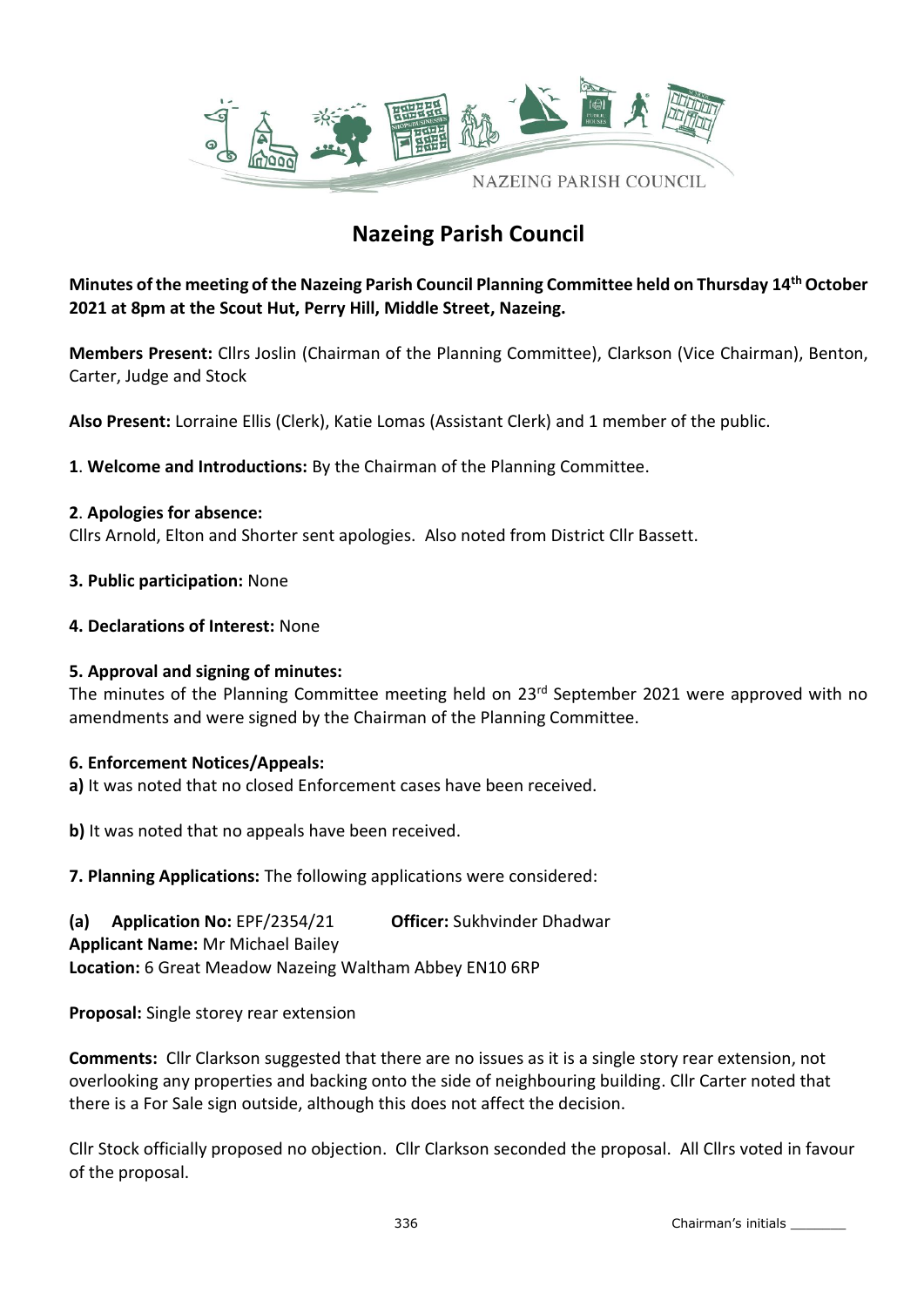### **Resolved - No objection**

**(b) Application No:** EPF/2587/21 **Officer:** Robin Hellier **Applicant Name:** Mr Roger Versluys **Location:** Sarasota 6 Highland Road Nazeing Waltham Abbey EN9 2PR **Proposal:** TPO/EPF/22/83 T21: Lime - Crown reduce by up to 2.5m, as specified. Crown lift to up to 5m from ground level, as specified.

**Comments**: Cllr Joslin clarified that as it was a tree application the Council would not normally comment. Also noted of interest that this tree originally formed part of a whole row of lime trees some of which have gradually been removed over the years, which is why it is subject to a TPO.

Cllr Joslin proposed that the application is referred to the District's Tree Officer in order to ensure that no unnecessary damage is caused to the tree. Cllr Clarkson seconded the proposal. All Cllrs voted in favour of the proposal.

**Resolved:** The Parish Council requests that the application is referred to the District's Tree Officer in order to ensure that no unnecessary damage is caused to the tree.

# **(c) Application No:** EPF/2403/21 **Officer:** Zara Seelig

# **Applicant Name:** Mr Pasquale Milazzo

**Location:** Paslea House Nursery Road Nazeing Waltham Abbey EN9 2JF **Proposal:** Side extension to existing garage, remove and replace shed with new outbuilding

**Comments:** Cllr Joslin confirmed that he had spoken to the Applicant who explained he is replacing a wooden shed to make an office for work and extending his garage. This is not for habitation otherwise. Cllr Clarkson noted it is a big property and the proposal will not impact anyone else. He suggested that there should be no concerns. Cllr Benton pointed out that the proposal shows a number of trees are to be removed for access (leylandii), with possible environmental concerns.

Cllr Stock proposed that the Council should respond with no objection but make note that there are a number of trees being removed to facilitate this development. Cllr Benton seconded the proposal. All Cllrs voted in favour of the proposal.

**Resolved:** No objection and it was noted that there are a number of trees being removed to facilitate this development.

**(d) Application No:** EPF/2441/21 **Officer:** Alastair Prince **Applicant Name:** Mr Daniel Finn **Location:** 49 Pecks Hill Nazeing Waltham Abbey EN9 2NX **Proposal:** New rear extension and loft conversion

**Comments:** Cllr Carter confirmed that this property has just been sold and is empty. Cllr Joslin noted it is a very detailed application. Cllr Clarkson pointed out that this is a very large extension and that the planning officer may be concerned. Cllr Carter noted that there are lots of other extensions on the surrounding properties.

Cllr Benton proposed no objection. Cllr Stock seconded this proposal. All Cllrs voted in favour of the proposal.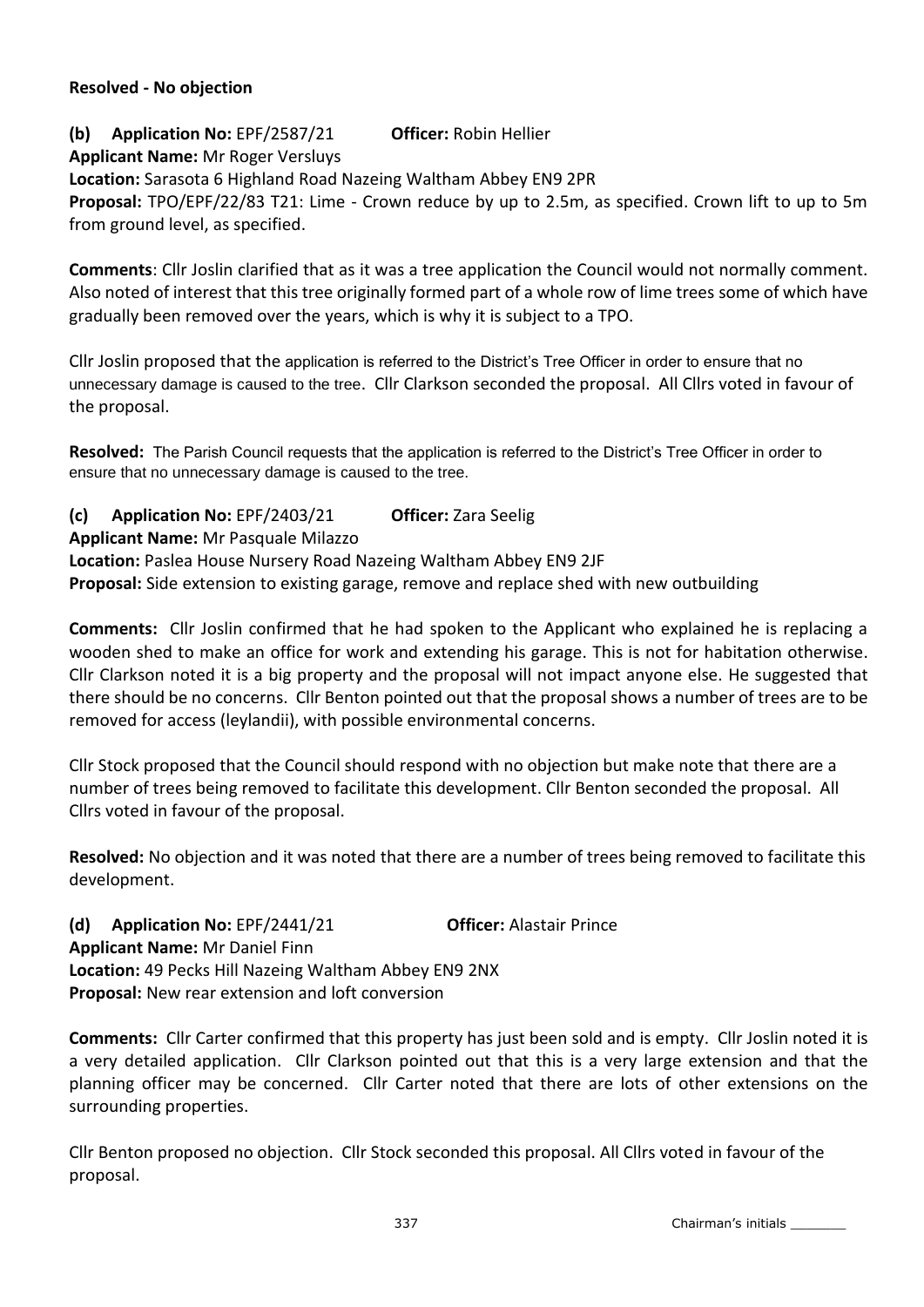**Resolved:** No objection.

# **8. Other Applications:**

**These are provided for information only. EFDC do not normally accept comments on these applications.**

**(a) Application No:** EPF/2437/21 **DRC Officer:** Caroline Brown **Applicant Name:** Mr Marc Eastlake **Location:** Old School House Nazeing, Common Nazeing, Waltham Abbey EN9 2SD

**Proposal:** Approval of Details reserved by condition 3"samples of the types & colours of external finishes" for EPF/0019/19. (Two storey front extension, single storey side extension and flat roof glazed link extension and minor alterations).

**Resolved:** No comment.

**(b) Application No:** EPF/2603/21 **PDE Officer:** Graham Courtney **Applicant Name:** Mr Gokhan **Location:** 13 Langley Green Nazeing Road Nazeing Waltham Abbey EN9 2JJ

**Proposal:** An application to determine if Prior Approval is required for a proposed Larger Home Extension measuring 6.00 metres, height to eaves of 2.60 metres & a maximum height of 2.90 metres.

**Resolved:** No comment.

# **9. Access to on-line links for planning applications at Council meetings:**

There is no WiFi at the Scout Hut.

**Comments**: Cllr Joslin reminded members that previously a dongle device had been used to allow the Council to review Planning Applications and suggested the Council renew this. Cllr Clarkson confirmed this would be preferable to using other people's data.

Cllr Stock proposed that the previous arrangement be renewed or replaced with similar since functionality is more important than cost but with a maximum budget of £25 per month. Cllr Judge seconded this proposal. All Cllrs voted in favour.

**It was resolved to**: Investigate and procure a mobile data facility for the purpose of viewing planning applications for Council meetings at the Scout Hut. Maximum budget £25 per month. Due 11/11/21

As an addendum to this item Cllr Carter raised that as the projector is now not working, a new projector and screen be purchased. Cllr Stock suggested an alternative to purchase an LED screen instead. It was agreed that all Cllrs would research alternatives before the next Full Council Meeting.

**Action:** Cllrs Joslin, Clarkson, Benton, Carter, Judge and Stock. Due 28/10/21

### **10. Information Items:**